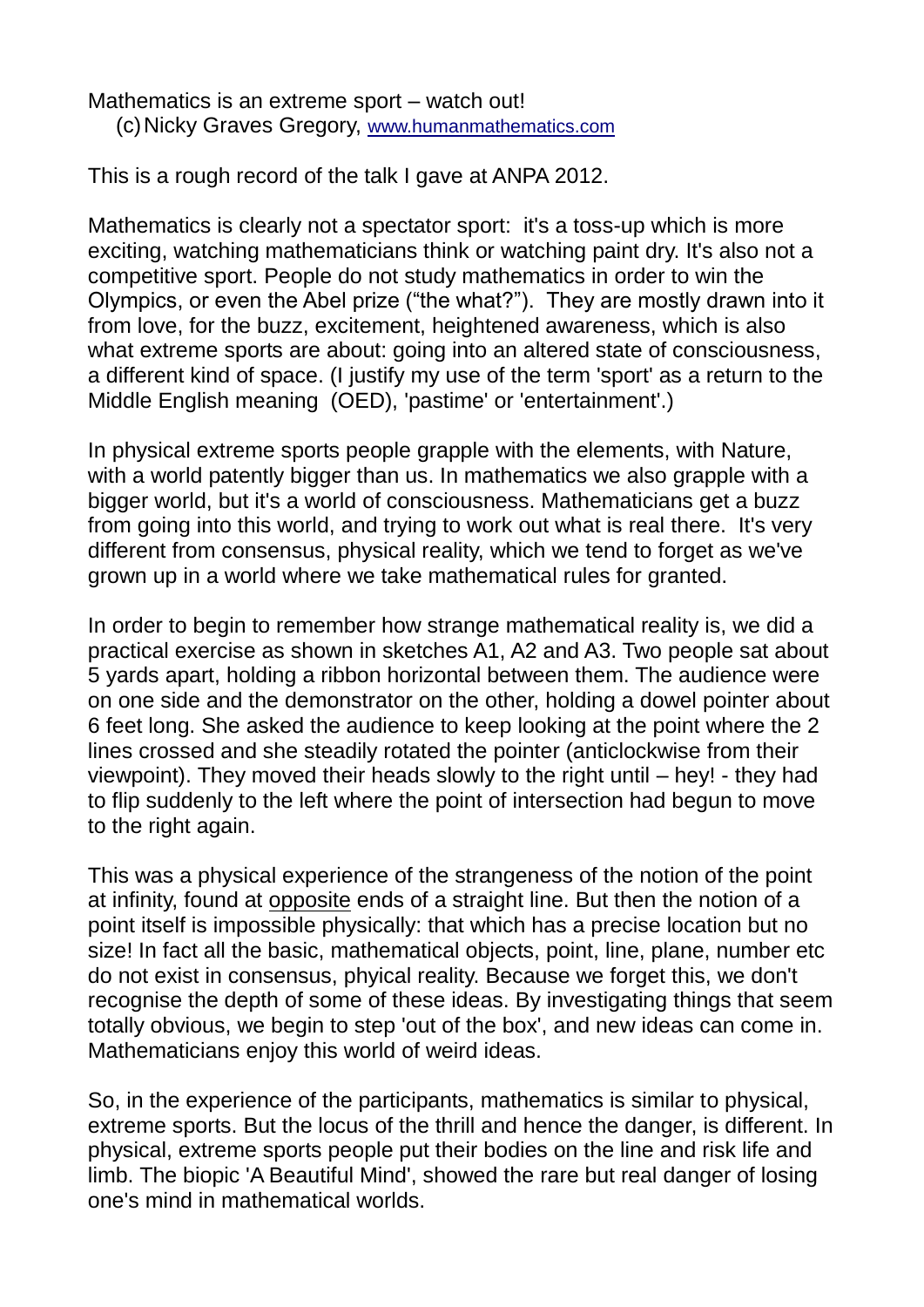



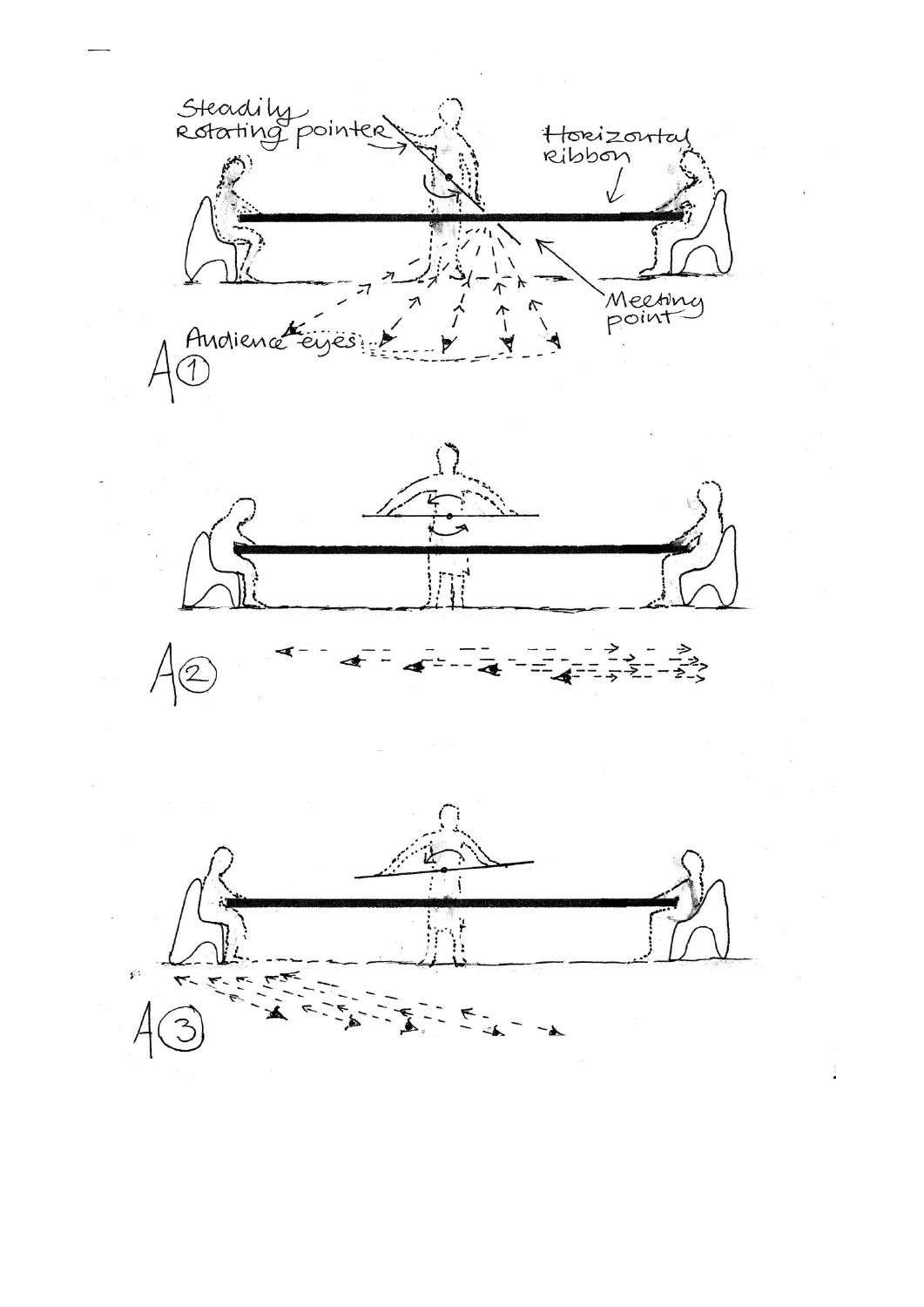The most important difference between the two extreme pastimes is their respective spheres of influence. Mountaineers, white water rafters and such like, may or may not, according to chaos theory, have made a big difference to the world, just like a butterfly flapping its wings. But it is obvious that 21<sup>st</sup> century sophisiticated technology is unthinkable without the mathematical developments of previous centuries.

The disjunct between the intentions of many mathematicians who ( like G.H.Hardy) regard their subject as totally pure, and some of the results of their discoveries (or creations) such as drone strikes and hedge funds, gives cause for concern.

I want to consider some of the far-reaching, unforeseen results of the work of an important 16<sup>th</sup> century mathematical, extreme sportsman, namely Galileo, whose physical life was also in danger since he lived during the time of the Inquisition. He was an applied mathematician, one of those who are drawn into the strange world of mathematics and find treasure there that has both validity and value in physical reality.

His mathematical interpretation of physical reality was so powerful that he reversed the values: he introduced the idea that our incarnate, sensory experiences of being in this world are secondary qualites and the primary qualities are mathematical: what we can measure defines reality.

This is a cornerstone of the materialist ideology that we have grown up with. What he failed to acknowledge was that the measurement he prized, was a visual one, i.e. it depended on the visual sense. Thus he was not really downgrading all sensory experience, rather he was making the visual sense the arbiter of what is real – all other senses and realities, emotions, feelings, principles etc were subordinated to visual measure.

It's clear that Galileo's radical ideas depended on the prior invention of mechanical clocks which imposed visual, spatial measure on time, whereas human, experienced, time is closer to the sense of hearing and to music. In my ANPA 2011 Proceedings paper, 'Human Mathematics: New Beginnings from the Pythagoras Theano Impulse', I outlined some of the many unforeseen results of the dominance of the visual sense over hearing and the other senses, and of quantitatively measurable reality over qualitative, experienced reality.

I recommended a return to Pythagoras' original definition of mathematics, '*ta mathemata*', 'those things which have been learned', where the learning is both inner development and investigation of physical reality. These are not separate as Pythagoras followed the Hermetic principle of 'as above, so below: as without, so within'.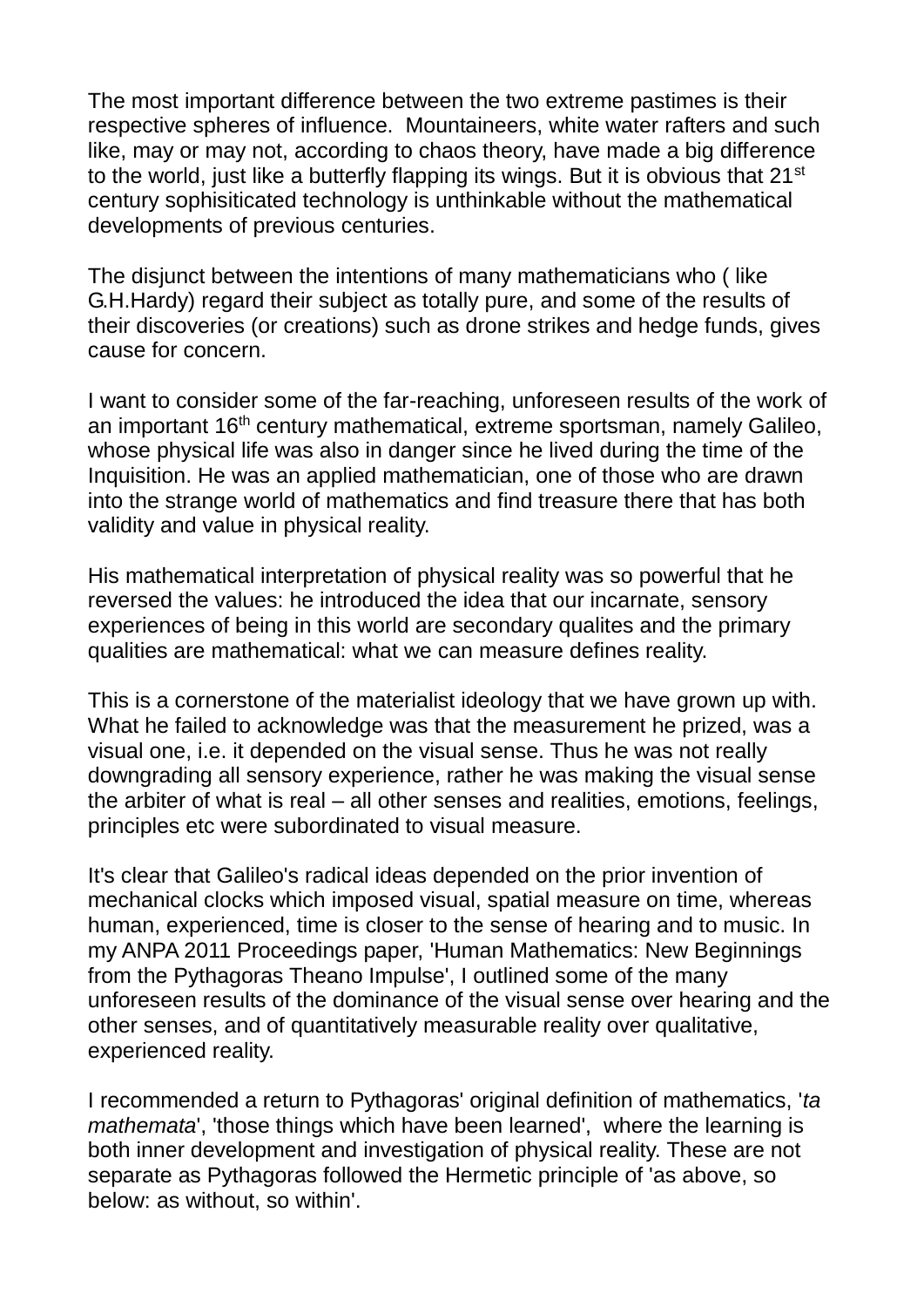